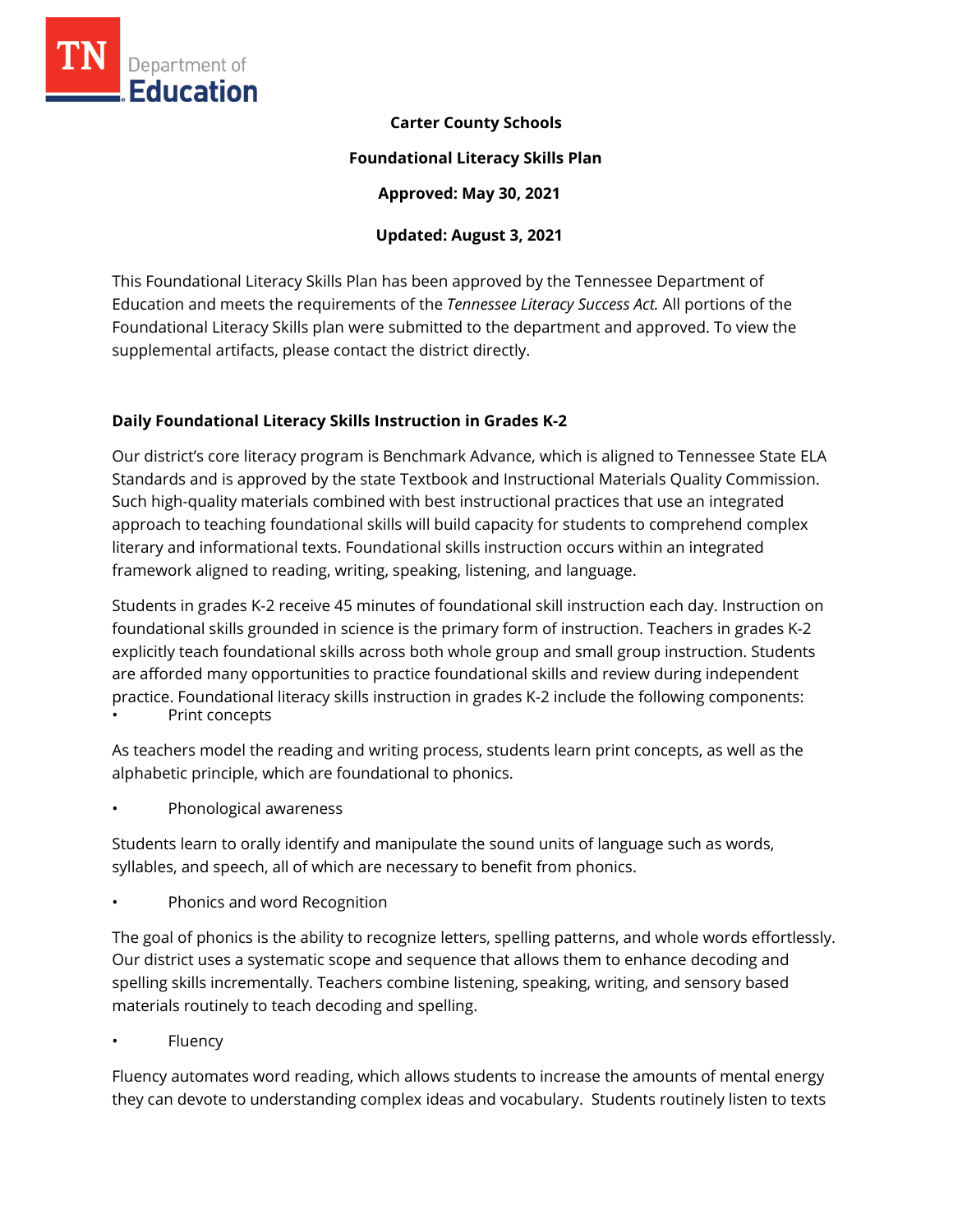as the teacher models fluent reading. This daily practice allows students to enjoy and comprehend texts in a natural context. Students build fluency through repeated oral readings of texts, poetry, and reading performances called reader's theater. Students receive daily opportunities to read increasingly complex text, which also boosts fluency development.

• Vocabulary

Students with extensive vocabularies have a much easier time comprehending complex texts. It cannot be assumed that students understand vocabulary words. Teachers routinely define words that may interfere with understanding prior to encountering them in text. It is also through wide reading opportunities that students acquire a robust vocabulary. As children learn to read more advanced texts, they learn meanings of new words. Additionally, teachers provide explicit vocabulary instruction on high-yield words encountered across fiction and nonfiction texts.

• Comprehension

Comprehension is always the goal of reading instruction. Teachers in our district do not assume that students are comprehending just because they can read words. Teachers across the district ensure students develop background knowledge on topics presented in texts. Teachers generate questions that span from literal to complex in order to determine various levels of comprehension. Students routinely receive instruction on how to visualize, question, summarize, and interpret what they read. Students receive daily opportunities to think, speak, listen, and write to demonstrate comprehension, and are taught to engage in conversations with peers regarding their thoughts and feelings about the texts they read.

## **Daily Foundational Literacy Skills Instruction in Grades 3-5**

Our district uses Benchmark Advance for core literacy instruction in grades K-5 which is aligned to TN State Standards and has been approved by the state Textbook and Instructional Materials Quality Commission.

In grades 3-5, students develop more advanced phonemic awareness skills and phonics knowledge, which contribute to the development of fluent reading. Such skills are a necessary foundation to reach the primary goal of reading: comprehension.

Each student in grades 3-5 receives 90 minutes of Tier 1 literacy instruction each day. The weekly lesson structure ensures that students receive instruction with complex texts of knowledge-building motivational topics 60 minutes per day. During this time, students are engaged in reading complex texts that build both contextual knowledge and fluency as they read, think, listen, speak, and write, all of which work in an orchestrated manner to enhance comprehension. Complex texts provide the source for which the following foundational skills are explicitly taught using an embedded approach: fluency, grammar, morphology, spelling, and writing. Each day, 30 minutes is allocated to foundational skills instruction that is grounded in science, which within the context of a weekly plan, consists of both embedded and isolated skills instruction.

Within isolated skills instruction, students are taught systematic procedures for decoding and encoding multisyllabic words that are not embedded within a selected text. Students are taught to segment and blend manageable decodable parts of multisyllable words, and that morphemes can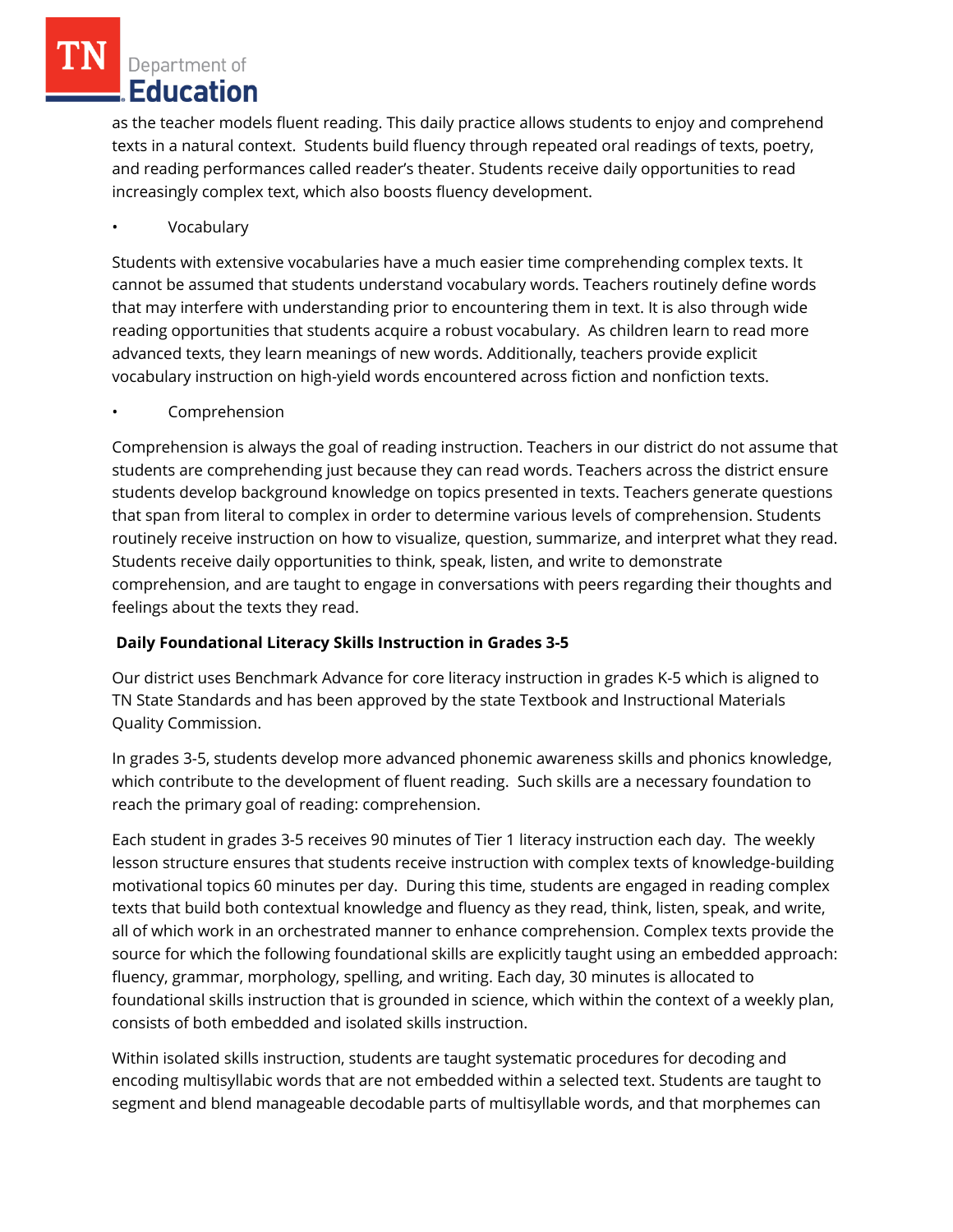be divided into meaningful word parts. Students "word detectives" as they break longer words into their prefixes, suffixes, and base words. For example, students are instructed to locate and highlight the morphemes in multi-morphemic words such as: dissatisfied unstoppable ridiculously hydrophobic metamorphosis oxygenate fortifications.

• Additionally, students are "word builders" as they are given base words and prefixes/suffixes to see how many words they can build and determine meanings of using the following:

- Prefixes: un-, de-, pre-, re-, co-, con-, -anti
- Suffixes: -ful -ly -less -able/-ible -ing -ion -y -ish -ness -ment
- Greek and Latin Roots: aqua, auto, bio, cent

Within an embedded foundational lesson, students learn to decode within a natural context aligned to a selected text. For example, prior to reading a text about the water cycle, students watch a video on the content and collaborate with peers to tap background knowledge on the topic. Prior to reading a complex text article, the teacher demonstrates decoding of words such as evaporation, precipitation and transpiration using an inquiry-based approach. Such decoding practice with explicit vocabulary instruction facilitates conversations regarding work meanings, which establishes a firm foundation for comprehension. Teachers assess understandings of foundational skills: grammar, morphology, spelling, and writing along with comprehension as students use and spell newly acquired vocabulary words within responses and summaries of written tasks.

## **Approved Instructional Materials for Grades K-2**

Benchmark - K-5 Advance

#### **Approved Instructional Materials for Grades 3-5**

Benchmark - K-5 Advance

## **Universal Reading Screener for Grades K-5. This screener complies with RTI<sup>2</sup>and Say Dyslexia requirements.**

Tennessee Universal Reading Screener

#### **Intervention Structure and Supports**

Carter County Schools RTI programming is aligned to the guidance derived from the TDOE RTI manual. As determined in the manual, RTI is a collaborative process led by general education.

As outlined in the RTI manual, both district and school level teams work in a problem-solving approach, make determinations regrading who should be served, and ensure that the intervention plans support the individual needs and deficits of students served. School level teams consist of administrators, general education teachers, RTI interventionists, and the district RTI coach.

Aimsweb, which is provided by the state complies with the Say Dyslexia Law and is used as the universal screener for both ELA and Math in grades K-8. Students in grades K-8 are administered the screener three times each year (fall, winter and spring). Each school-level RTI team collaboratively reviews the screener results to determine which students score between the 0-25thpercentile.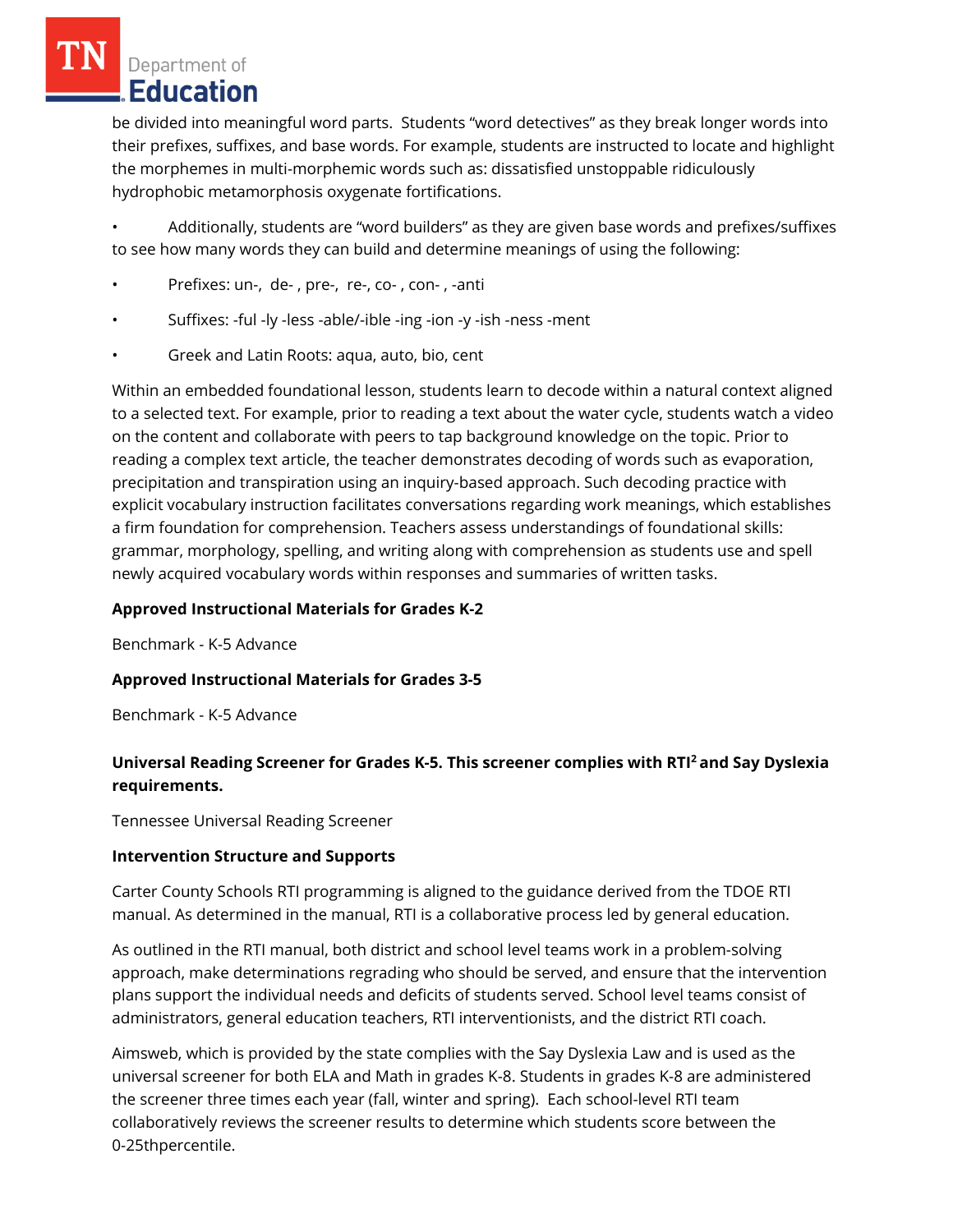In addition to Aimsweb, other forms of data are generated and used to determine which students have not made sufficient progress in Tier I instruction, are classified as "high risk", and will be placed into a Tier II or Tier III intervention group. Intervention takes place in a small group setting within the regular classroom. A push -in approach is used to "blanket a grade level" during a particular time each day, which allows the classroom teacher along with an RTI teacher, and highly trained assistants to serve students. The most expert teacher provides instruction to the students who are the most "at risk." Student groups receiving enrichment, as well as those in intervention Tier II and Tier III groups receive 45 minutes of instruction daily.

Our district uses a variety of research-based materials for reading intervention support. The primary materials used with students who have reading skill deficits include: Benchmark Advance Intervention, Pioneer Valley's Literacy Footprints, Leveled Literacy Intervention by Fountas and Pinnell, Beverly Tyner Foundational Reading, and Quick Reads by Freddie Hiebert. For students requiring more focused comprehension support, Serravallo's Comprehension kits are used. Words Their Way: Word Study for phonemic awareness, phonics, vocabulary, and spelling instruction are used across tiered instruction. Teachers and interventionists can adapt these approved interventions to meet the needs of their RTI groups. Data teams use progress monitoring data to make informed decisions about duration and intensity as necessary.

Students served in intervention groups are progress monitored every 10 days using Aimsweb's instructional level probes, which allow enough data to be generated to determine if instructional changes are deemed necessary. Parents are notified of their child's progress very 4.5 weeks.

## **Parent Notification Plan/Home Literacy Reports**

Parents are informed that the universal screener is administered three times each year (fall, winter, spring). In parent-friendly language, our district notifies parents in grades K-5 immediately after the initial screening and informs parents of the percentile ranking their child performed in. Students' skill gaps, depth, and extend of student needs are explained to parents, as well as the amount of additional time of additional daily instruction they will receive to instructionally address skill gaps. The home literacy reports provide parents with information regarding how skill gaps will be addressed during the intervention, along with the type of setting the intervention will occur. Parents of students being served in Tier 1, II, and III are informed subsequently of their child's progress, or lack thereof after data team meetings across school teams are held every 4.5 weeks. Additionally, a description of the importance of third grade reading proficiently is addressed in the parent notification. Additionally, in order to ensure parents have appropriate resources at home to assist their child/ren, a list of free resources are referenced for parents.

## **Professional Development Plan**

Curriculum and literacy leaders in our district will participate in the free Reading 360 Early Literacy Training series (Weeks 1 & 2) developed by the Tennessee Department of Education at the end of the 2021 school year.

Our Plan for providing professional learning for all K-5 teachers during the 2021-2022 school year is as follows: